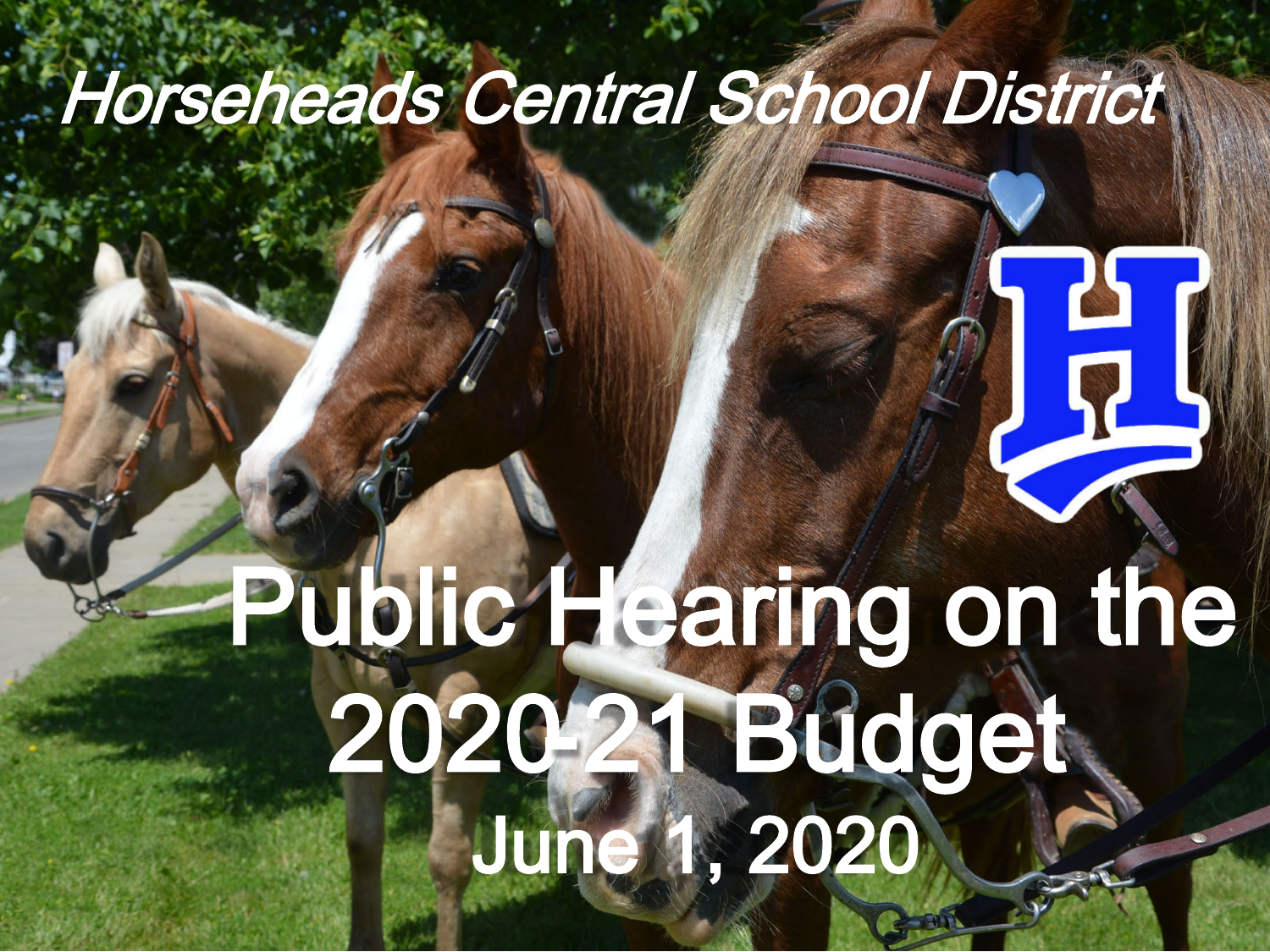If you have a question, you may email it during this presentation to Superintendent Tom Douglas at [tdouglas@horseheadsdistrict.com](mailto:tdouglas@horseheadsdistrict.com), and he will ask the question for you.







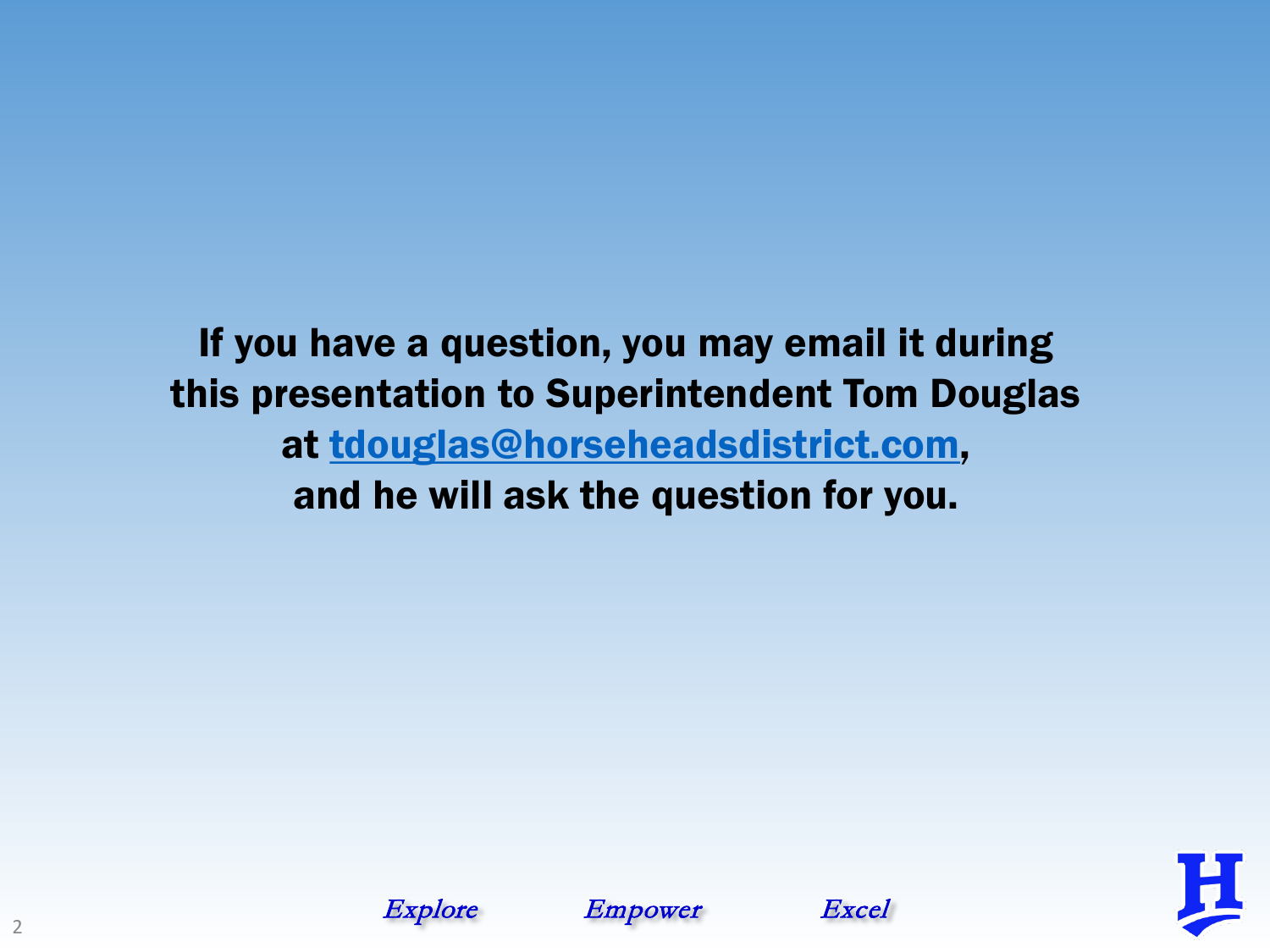### State Budget Update

- Schools dismissed March 16 end of year due to COVID-19 pandemic
- Replacement of \$1.1 billion state aid with federal aid (pandemic adjustment)
- Foundation aid held flat at 2019-20 levels
- Four adjustment periods for potential reductions in state aid
- Budget vote and board elections to be held June  $9<sup>th</sup>$ by absentee ballot

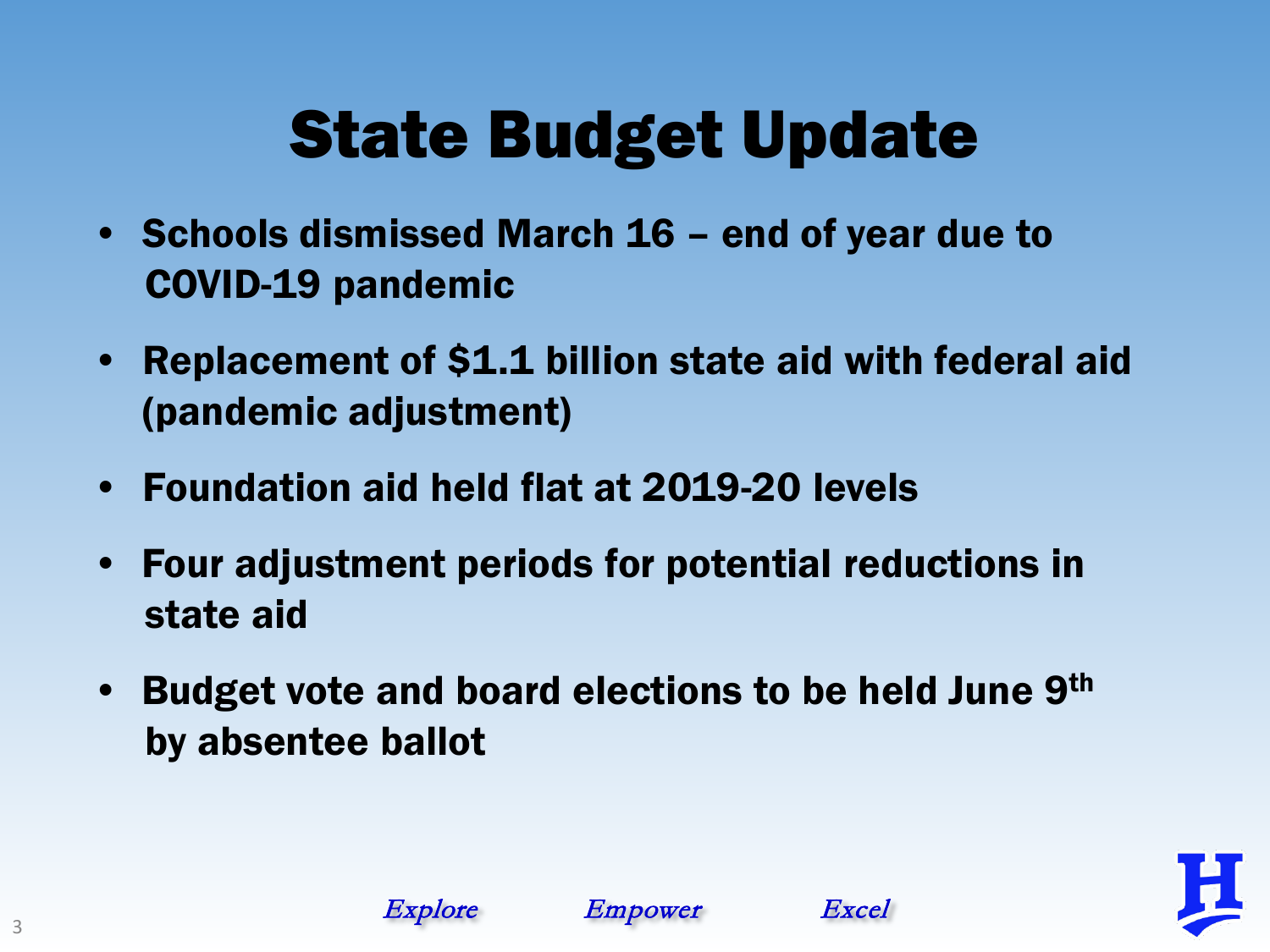#### Tax Cap Calculation

|                                      | 2019-20                | 2020-21                             |
|--------------------------------------|------------------------|-------------------------------------|
| <b>Taxes levied in prior year</b>    | \$37,374,963           | \$38,858,749                        |
| x Tax base growth factor             | 1.0288<br>$\mathbf{X}$ | 1.0175<br>$\boldsymbol{\mathsf{X}}$ |
| = Adjusted prior year levy amount    | \$38,451,362           | \$39,538,777                        |
| + PILOTs from prior year             | $+$ \$949,240          | $+$ \$965,548                       |
| - Capital exemptions from prior year | O                      | $-$ \$1,135,504                     |
| = Adjusted levy factors              | \$39,400,602           | \$39,368,821                        |
| x Allowable levy growth factor       | 1.02<br>$\mathbf{X}$   | 1.0181<br>$\mathbf{X}$              |
| = Adjusted levy                      | \$40,188,614           | \$40,081,397                        |
| - Anticipated budget year PILOTs     | $-$ \$965,548          | $-$ \$1,012,144                     |
| + Allowable carry-over               | \$0                    | \$300,000<br>$\pm$                  |
| = Tax levy limit, before exemptions  | \$39,223,066           | \$39,369,253                        |

continued…

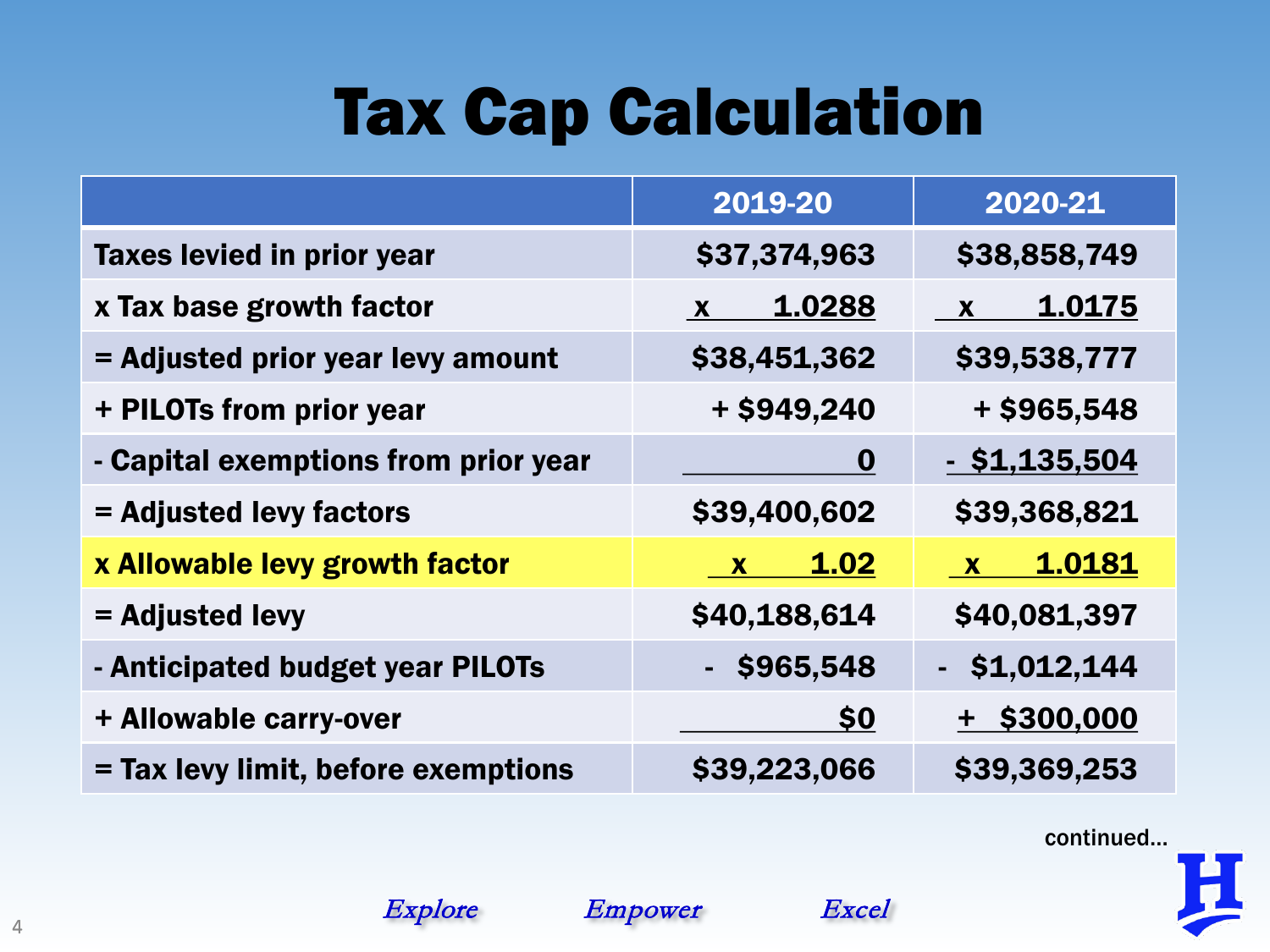#### Tax Cap Calculation, continued

|                                          | 2019-20          | 2020-21        |
|------------------------------------------|------------------|----------------|
| Tax levy limit, before exemptions        | \$39,223,066     | \$39,369,253   |
| + Capital exemptions current budget year | $+$ \$1,003,364  | $+ $1,423,554$ |
| <b>ERS exemption amount</b>              | $\boldsymbol{0}$ | 0              |
| <b>TRS exemption amount</b>              | $\boldsymbol{0}$ | $\bf{0}$       |
| <b>Maximum allowable tax levy limit</b>  | \$40,226,430     | \$40,792,807   |
|                                          |                  |                |
| <b>Amount levied</b>                     | \$38,858,749     | \$40,792,807   |
|                                          |                  |                |

Allowable property tax levy change from prior year, based on tax cap calculation

4.98%

\$1,934,058

Meets the tax cap calculation as required by law

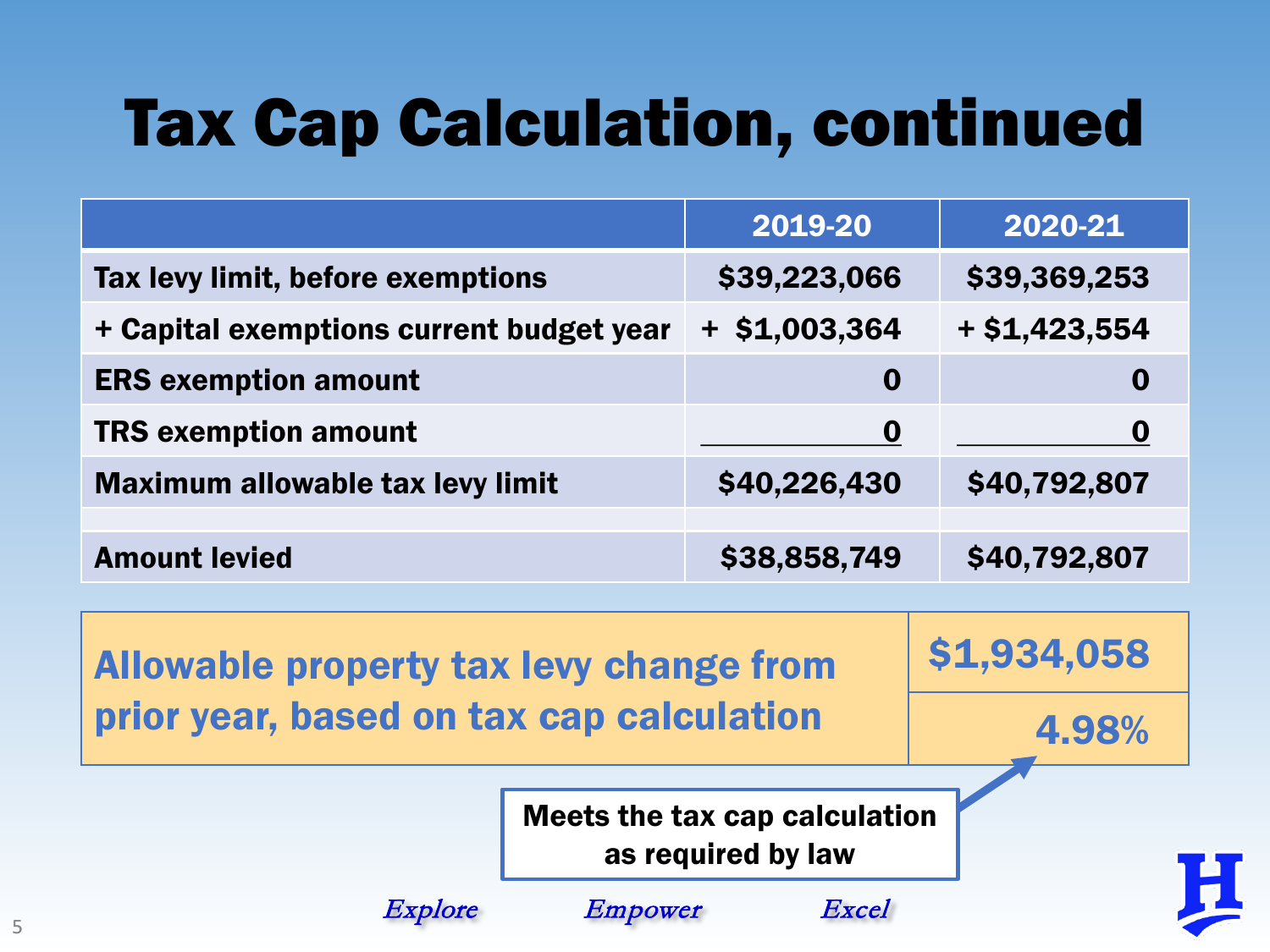### Tax Cap Calculation, continued

|                                              | 2019-20                 | 2020-21                          |
|----------------------------------------------|-------------------------|----------------------------------|
| <b>Proposed property tax levy</b>            | \$1,483,786             | \$1,934,058                      |
| percent change                               | 3.97%                   | 4.98%                            |
| <b>Full value tax rate percent</b><br>change | \$18.04<br>per thousand | \$18.04-\$18.42*<br>per thousand |
|                                              | 0.34%                   | $0.02 - 2.09%$ *                 |

\*2020-21 tax rate is a conservative estimate using preliminary assessment data. Final assessment data to be released in August.

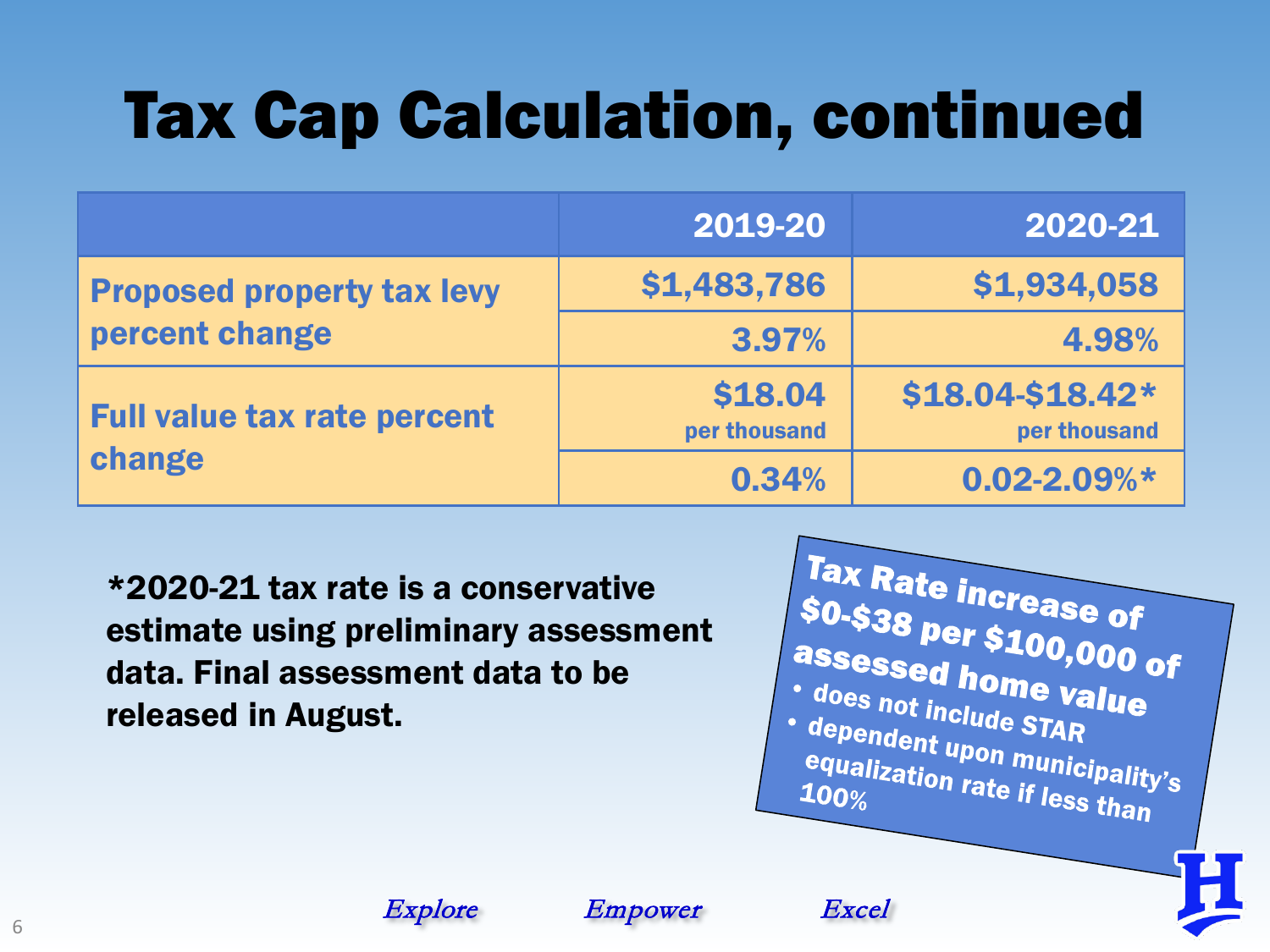#### Budget Comparison

|                           | 2019-20    | $2020 - 21$ | \$ Change  | % Change |
|---------------------------|------------|-------------|------------|----------|
| <b>BOE/Central Admin</b>  | 1,517,557  | 1,769,875   | 252,318    | 16.63%   |
| <b>BOCES</b>              | 12,792,154 | 12,316,301  | $-475,853$ | $-3.72%$ |
| <b>Instruction</b>        | 31,829,409 | 32,531,059  | 701,650    | 2.20%    |
| <b>Facility</b>           | 3,866,573  | 3,969,782   | 103,209    | 2.67%    |
| <b>Technology</b>         | 433,439    | 528,234     | 94,795     | 21.87%   |
| <b>Transportation</b>     | 2,935,542  | 2,958,259   | 22,717     | 0.77%    |
| <b>Benefits</b>           | 21,138,959 | 21,990,813  | 851,854    | 4.03%    |
| <b>Debt Service</b>       | 4,131,744  | 4,780,528   | 648,784    | 15.70%   |
| <b>Interfund Transfer</b> | 1,260,542  | 1,285,000   | 24,458     | 1.94%    |
| <b>Total</b>              | 79,905,919 | 82,129,851  | 2,223,932  | 2.78%    |

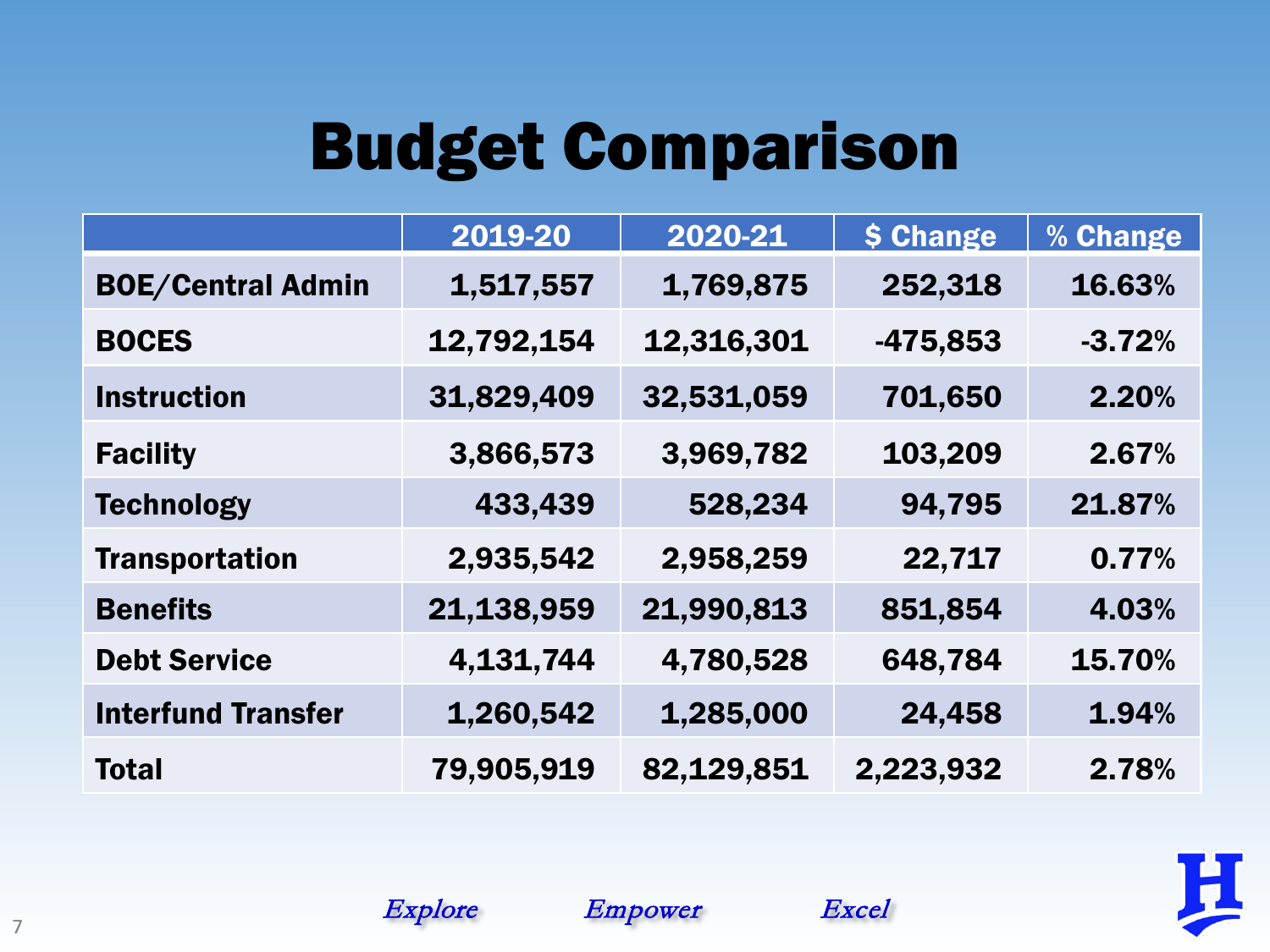### Projected State/Federal Aid for 2020-21

|                                              | 2019-20<br><b>Budget</b> | 2020-21<br><b>Final Budget</b> | \$ Change     |
|----------------------------------------------|--------------------------|--------------------------------|---------------|
| <b>Foundation Aid</b>                        | \$21,964,537             | \$21,416,450                   | $-$ \$548,087 |
| <b>Transportation</b>                        | \$2,758,033              | \$3,000,435                    | \$242,402     |
| <b>Building Aid</b>                          | \$3,520,242              | \$3,060,959                    | $-$ \$459,283 |
| <b>BOCES</b>                                 | \$4,814,285              | \$4,957,996                    | \$143,711     |
| Other Aid Items*                             | \$1,365,860              | \$1,199,617                    | $-$166,243$   |
| <b>Federal Pandemic</b><br><b>Adjustment</b> | $\mathbf 0$              | \$548,884                      | \$548,884     |
| <b>Total</b>                                 | \$34,422,957             | \$34,184,341                   | -\$238,616    |
|                                              | <b>Total % increase</b>  | $-0.7%$                        |               |

\* Other aid items include excess cost aid, instructional materials aid

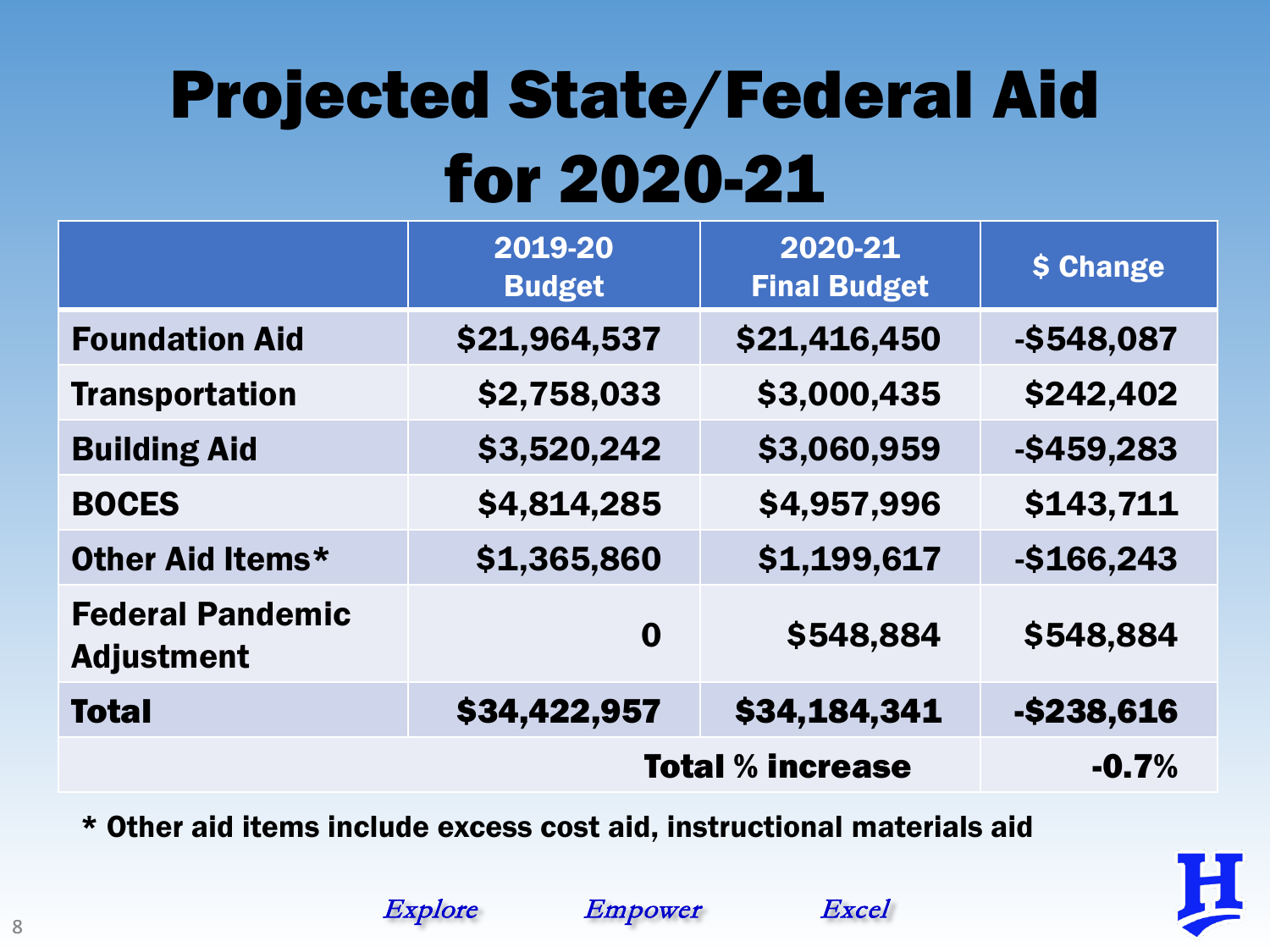#### Revenue Comparison

|                           | 2019-20          | 2020-21    | \$ Change  | % Change |
|---------------------------|------------------|------------|------------|----------|
| <b>Tax Items</b>          | 39,888,297       | 41,868,951 | 1,980,654  | 4.97%    |
| <b>State Aid</b>          | 34,422,957       | 33,635,457 | $-787,500$ | $-2.29%$ |
| <b>Federal Aid</b>        | $\boldsymbol{0}$ | 548,884    | 548,884    | 100.00%  |
| <b>Interfund Transfer</b> | $\boldsymbol{0}$ | 630,000    | 630,000    | 100.00%  |
| <b>Reserves</b>           | 595,000          | 600,200    | 5,200      | 0.87%    |
| <b>Other</b>              | 2,999,665        | 2,846,359  | $-153,306$ | $-5.11%$ |
| <b>Appr FB</b>            | 2,000,000        | 2,000,000  | $\bf{0}$   | 0.00%    |
| <b>Total</b>              | 79,905,919       | 82,129,851 | 2,223,932  | 2.78%    |

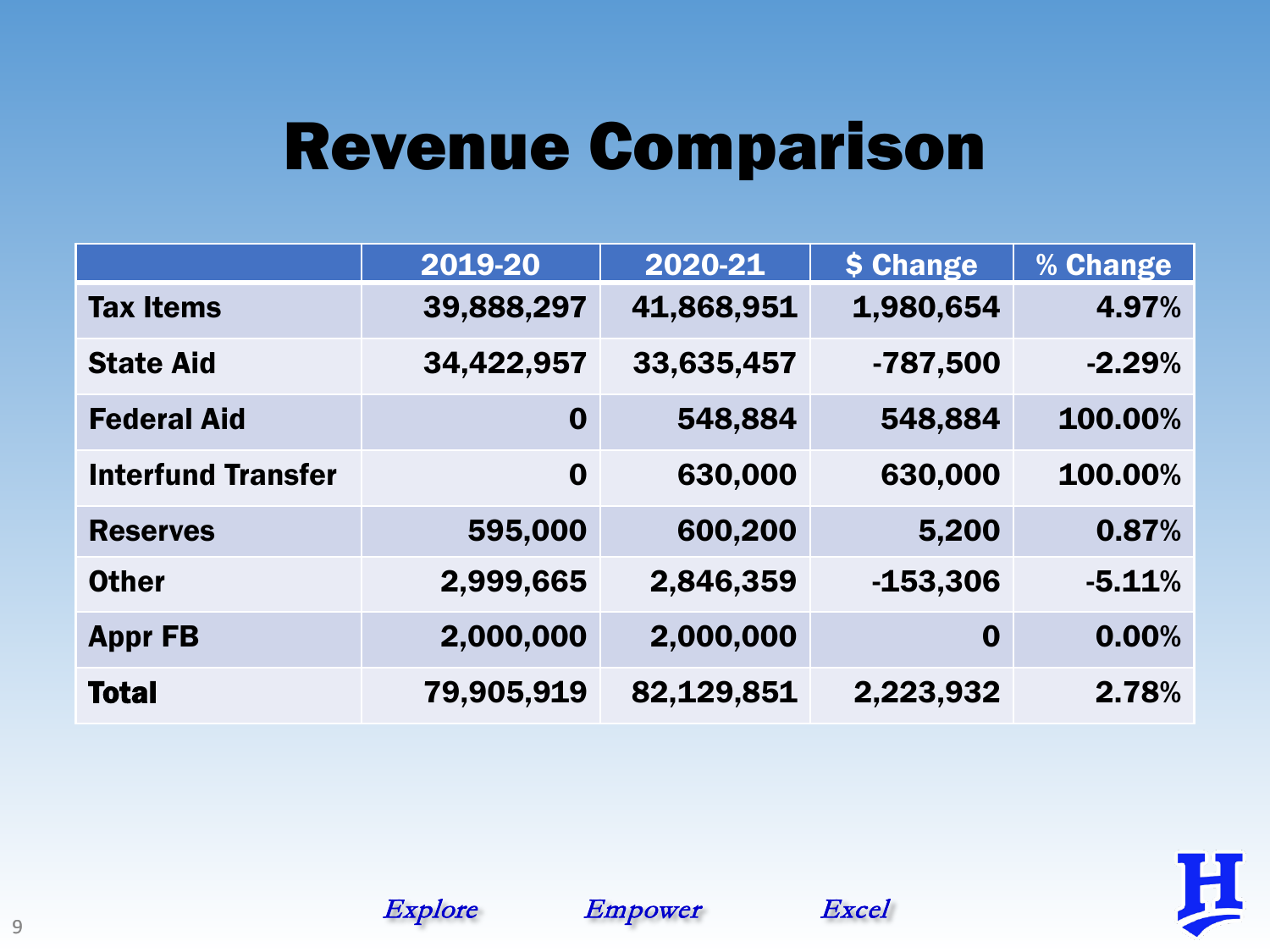#### Proposed 2020-21 School Budget

|                                                            | <b>Expenditures</b> | <b>Revenues</b> |
|------------------------------------------------------------|---------------------|-----------------|
|                                                            | 82,129,851          |                 |
| <b>State Aid</b>                                           |                     | \$33,635,457    |
| <b>Federal Pandemic Aid</b>                                |                     | \$548,884       |
| <b>Tax Levy</b>                                            |                     | \$40,792,807    |
| <b>Appropriated Reserves/</b><br><b>Fund Balance</b>       |                     | \$2,600,200     |
| <b>Interfund Transfer - Debt</b><br><b>Service Reserve</b> |                     | \$630,000       |
| Other Revenue*                                             |                     | \$3,922,503     |
| <b>Budget</b>                                              | \$82,129,851        | \$82,129,851    |

\*"Other" includes items such as Medicaid and Medicare reimbursements, Payments in Lieu of Taxes (PILOTs), BOCES refund, interest, rental income, donations and gifts, and gate receipts.



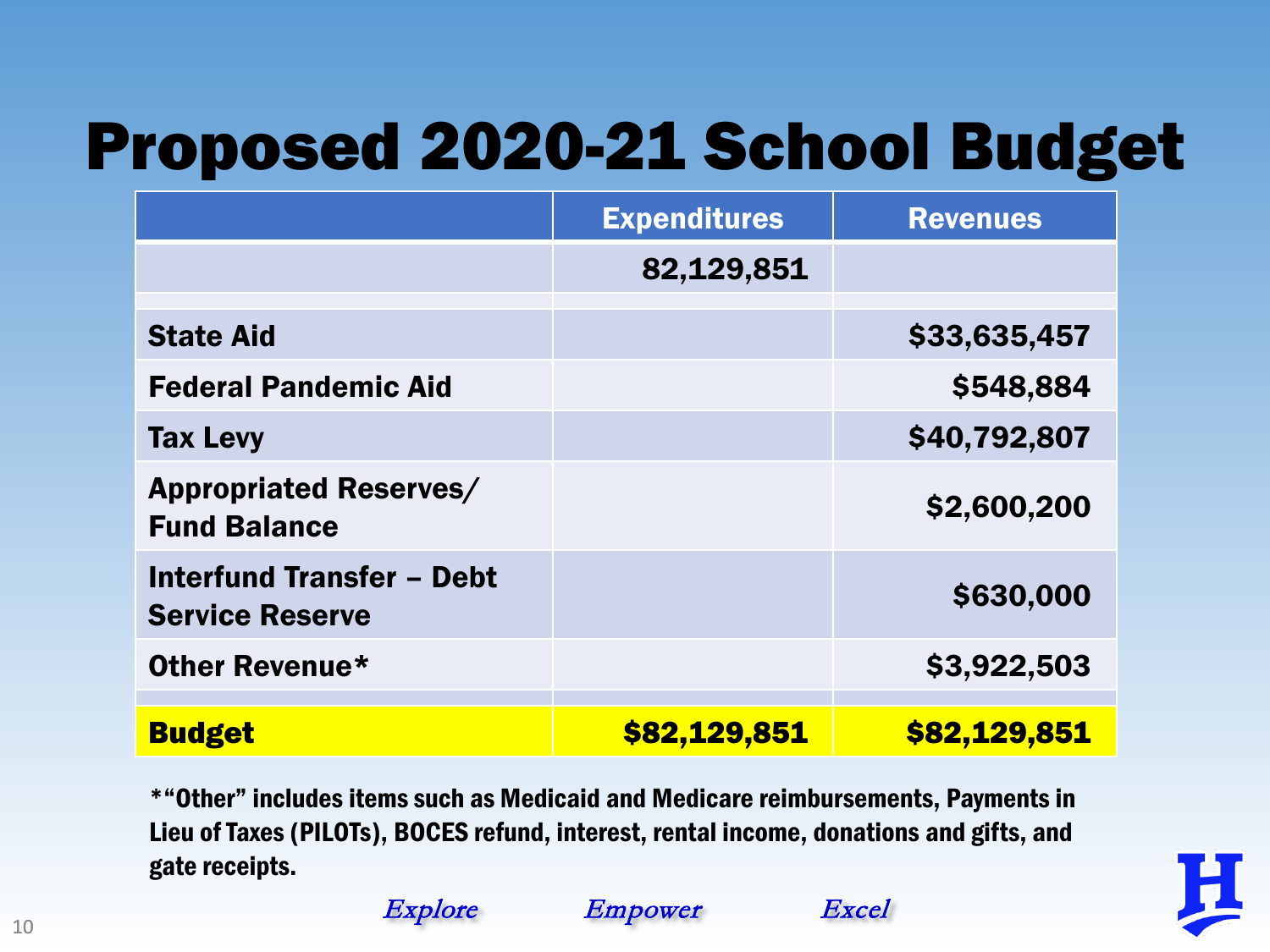#### This budget…

- Maintains all current educational/extra-curricular programs
- Includes the following safety items:
	- GPS tracking on buses
	- Updated radios for emergency communication
- Utilizes district cash reserves of \$600,200
- Utilizes \$630,000 from Debt Service Reserve to reduce maximum allowable tax levy from 6.76% to 4.98%
- Utilizes \$2.0 million from fund balance



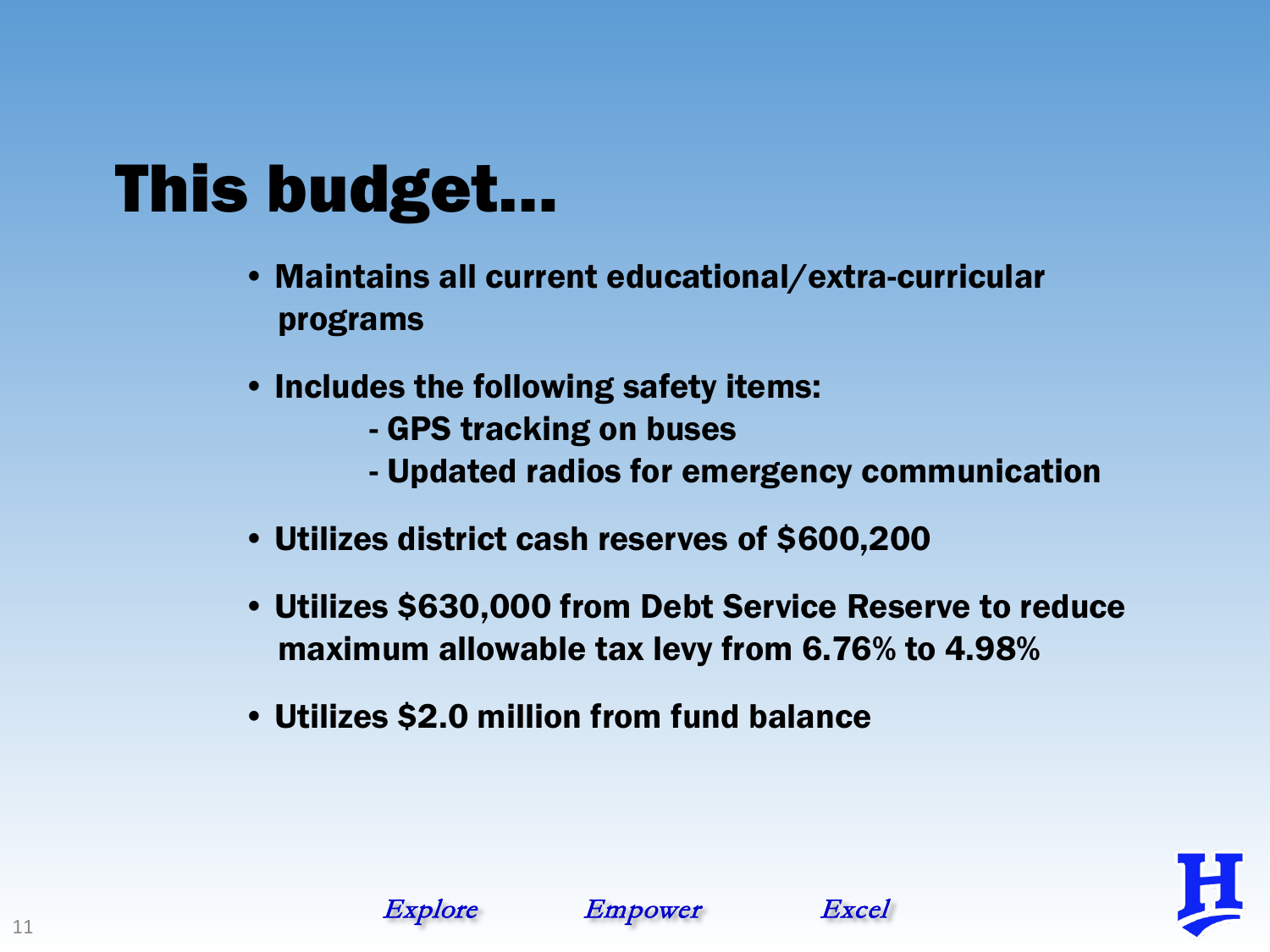#### The tax levy…

- Is at New York State's tax levy limit law
	- Requires simple majority for approval  $(50\% + 1)$
	- Allows residents to receive the property tax relief credit
- Results in an estimated increase in the full value tax rate:

 $0.02\%$  - 2.09 $\%$  = \$0 - \$38 per \$100,000 assessed home value (based on preliminary assessments)



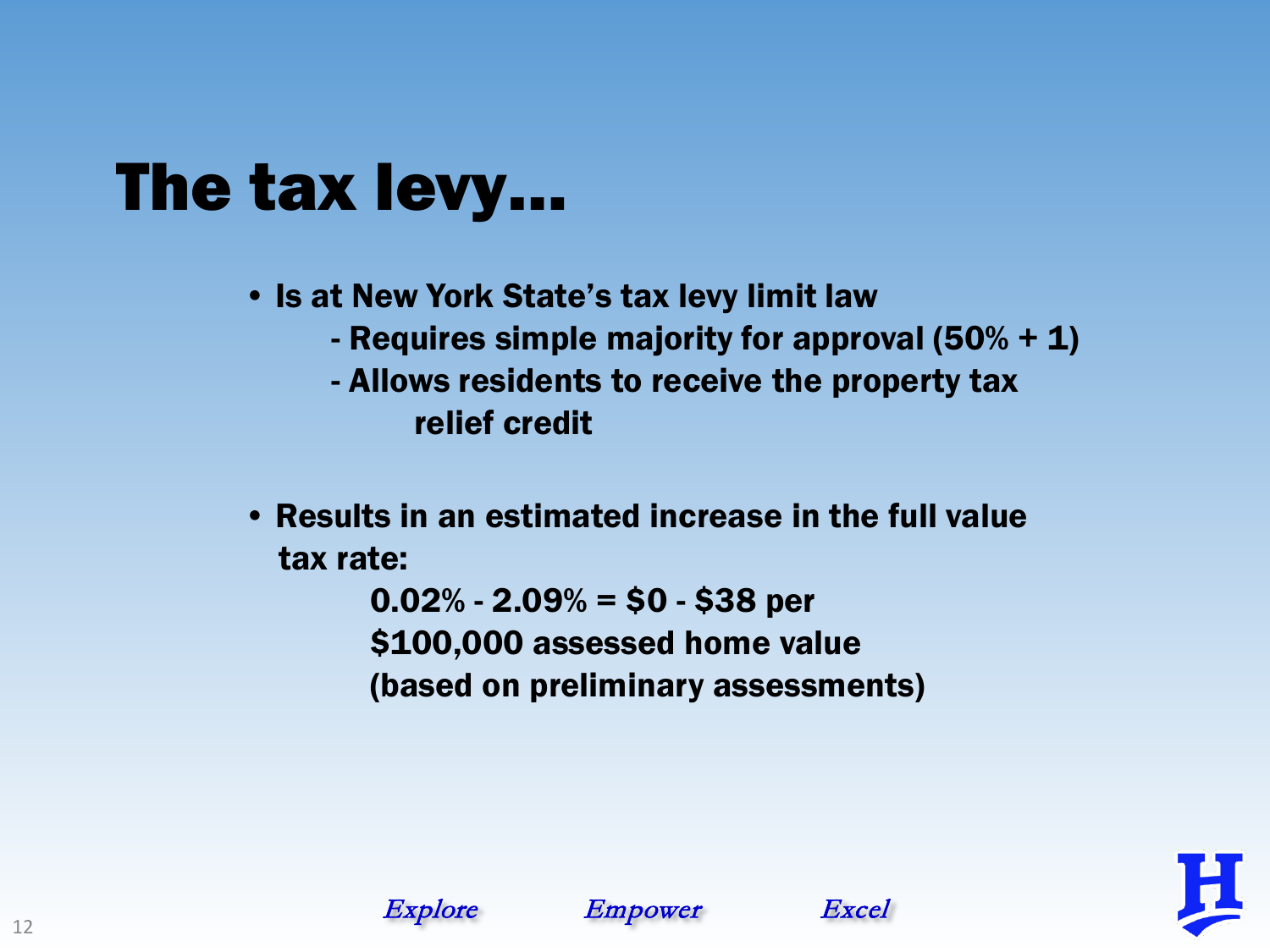#### Reserves/Fund Balance Use

| <b>Reserve</b>                                     | 2019-20     | 2020-21     |
|----------------------------------------------------|-------------|-------------|
| <b>Debt Service Fund</b>                           | \$0         | \$630,000   |
| <b>Retirement Contribution Reserve (ERS)</b>       | \$438,000   | \$438,000   |
| <b>Employee Benefits Accrued Liability Reserve</b> | \$150,000   | \$150,000   |
| <b>Unemployment Reserve</b>                        | \$7,000     | \$12,200    |
| <b>Fund Balance</b>                                | \$2,000,000 | \$2,000,000 |
| <b>Total</b>                                       | \$2,595,000 | \$3,230,200 |



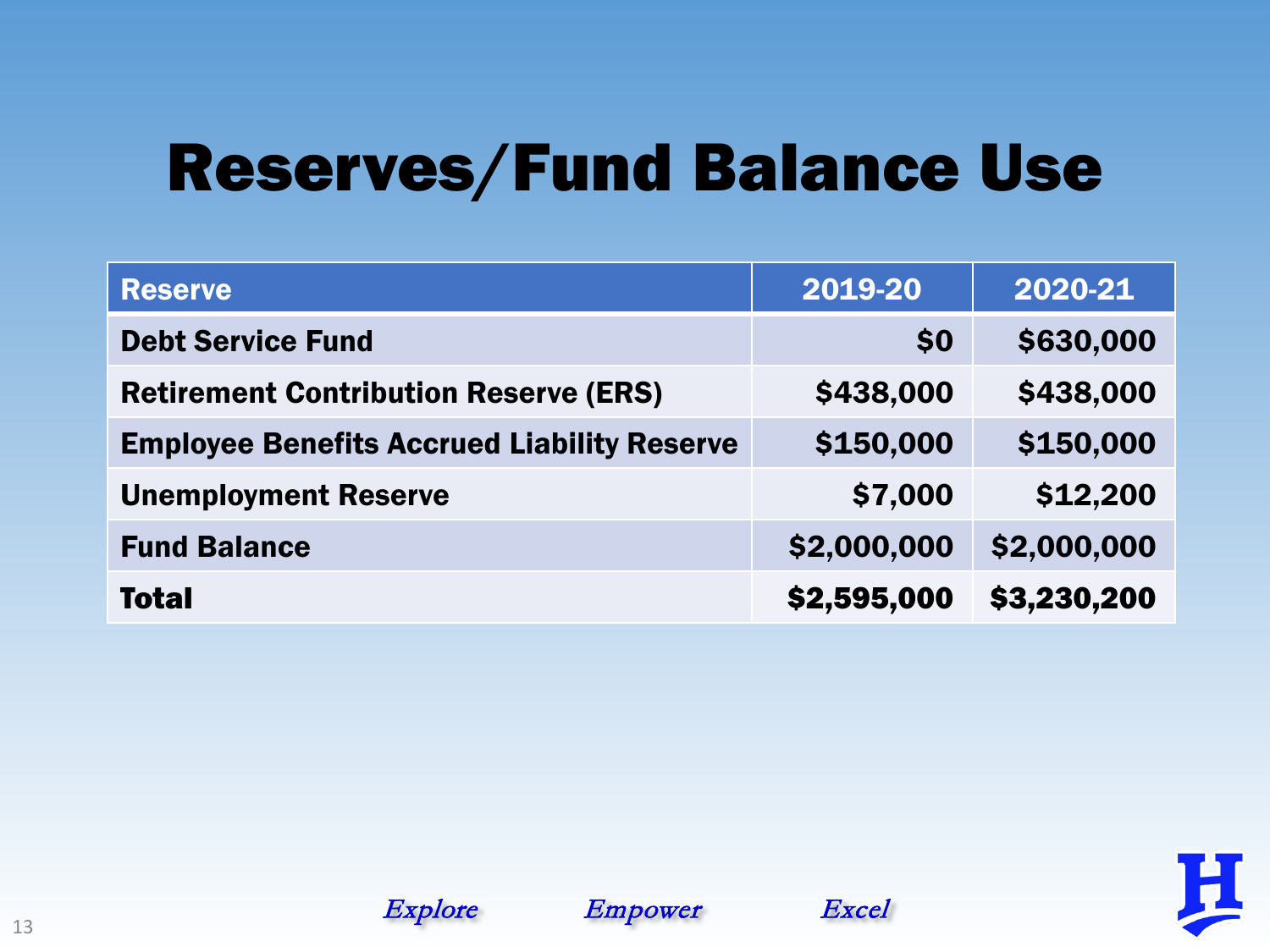#### Budget to Budget History

| Year    | <b>Budget</b> | \$ Change        | % Change |
|---------|---------------|------------------|----------|
| 2007-08 | \$63,345,680  | \$2,949,510      | 4.88%    |
| 2008-09 | \$66,480,093  | \$3,134,413      | 4.95%    |
| 2009-10 | \$68,442,931  | \$1,962,838      | 2.95%    |
| 2010-11 | \$68,673,809  | \$230,878        | 0.34%    |
| 2011-12 | \$69,329,181  | \$655,372        | 0.95%    |
| 2012-13 | \$69,511,671  | \$182,490        | 0.26%    |
| 2013-14 | \$71,640,654  | \$2,128,983      | 3.06%    |
| 2014-15 | \$72,284,877  | \$644,223        | 0.90%    |
| 2015-16 | \$73,641,191  | \$1,356,314      | 1.88%    |
| 2016-17 | \$73,737,117  | \$95,926         | 0.13%    |
| 2017-18 | \$74,993,599  | \$1,256,482      | 1.70%    |
| 2018-19 | \$77,016,203  | \$2,022,604      | 2.70%    |
| 2019-20 | \$79,905,919  | \$2,889,716      | 3.75%    |
|         |               |                  |          |
| 2020-21 | \$82,129,851  | \$2,223,932      | 2.78%    |
|         | Explore       | Excel<br>Empower |          |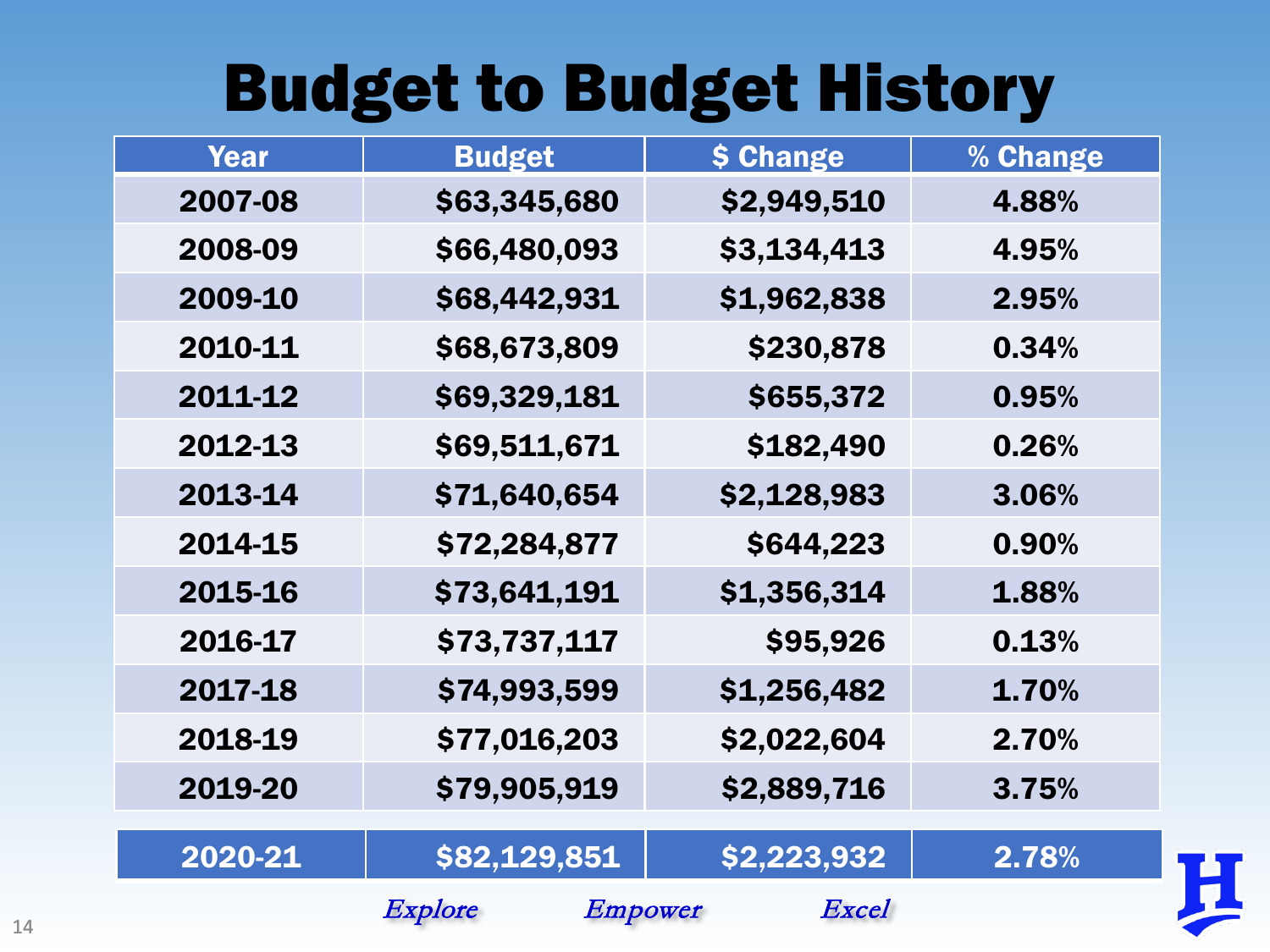#### Tax Levy and Tax Rate

| <b>Year</b> | <b>Tax Levy</b> | Levy %<br><b>Change</b> | <b>Tax Rate %</b><br><b>Change</b> | <b>Tax Rate per</b><br><b>Thousand</b> | \$ Change Per<br><b>Thousand</b> | \$ Change Per<br>\$100,000 |
|-------------|-----------------|-------------------------|------------------------------------|----------------------------------------|----------------------------------|----------------------------|
| 2003-04     | \$24,028,785    | 13.30%                  | 8.56%                              | \$18.36                                | \$1.44                           | \$144.00                   |
| 2004-05     | \$25,664,364    | 6.80%                   | 3.81%                              | \$19.06                                | \$0.70                           | \$70.00                    |
| 2005-06     | \$26,877,436    | 4.73%                   | 1.73%                              | \$19.39                                | \$0.33                           | \$33.00                    |
| 2006-07     | \$28,691,593    | 6.75%                   | 0.05%                              | \$19.40                                | \$0.01                           | \$1.00                     |
| 2007-08     | \$29,238,518    | 1.91%                   | $-3.45%$                           | \$18.73                                | (\$0.67)                         | ( \$67.00)                 |
| 2008-09     | \$29,794,417    | 1.90%                   | $-4.43%$                           | \$17.90                                | (\$0.83)                         | ( \$83.00)                 |
| 2009-10     | \$30,305,445    | 1.72%                   | $-0.78%$                           | \$17.76                                | (50.14)                          | (\$14.00)                  |
| 2010-11     | \$30,911,554    | 2.00%                   | $-0.68%$                           | \$17.64                                | (50.12)                          | (\$12.00)                  |
| 2011-12     | \$32,441,675    | 4.95%                   | 2.61%                              | \$18.10                                | \$0.46                           | \$46.00                    |
| 2012-13     | \$33,548,942    | 3.41%                   | 0.88%                              | \$18.26                                | \$0.16                           | \$16.00                    |
| 2013-14     | \$34,522,231    | 2.90%                   | $-1.48%$                           | \$17.99                                | (50.27)                          | (S27.00)                   |
| 2014-15     | \$35,114,955    | 1.72%                   | $-0.83%$                           | \$17.84                                | (50.15)                          | (\$15.00)                  |
| 2015-16     | \$35,323,835    | 0.59%                   | 1.12%                              | \$18.04                                | \$0.20                           | \$20.00                    |
| 2016-17     | \$35,307,604    | $-0.05%$                | $-1.44%$                           | \$17.78                                | (\$0.26)                         | ( \$26.00)                 |
| 2017-18     | \$36,082,023    | 2.19%                   | $-1.35%$                           | \$17.54                                | (50.24)                          | ( \$24.00)                 |
| 2018-19     | \$37,374,963    | 3.58%                   | 2.51%                              | \$17.98                                | \$0.44                           | \$44.00                    |
| 2019-20     | \$38,858,749    | 3.97%                   | 0.34%                              | \$18.04                                | \$0.06                           | \$6.00                     |
|             |                 | Explore                 | Empower                            | Excel                                  |                                  |                            |

H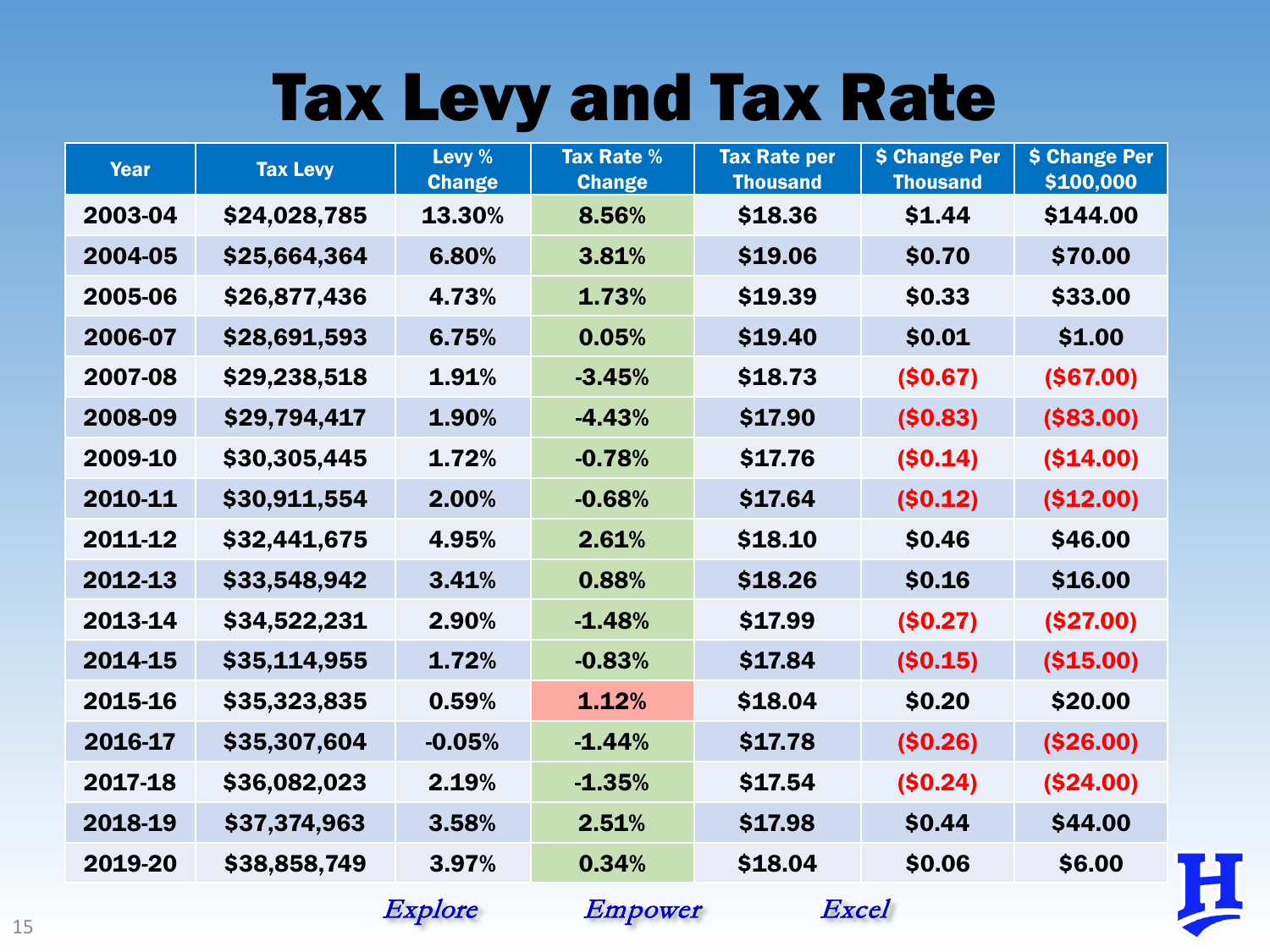#### Proposition 2: Bus Purchase

- Six full-size buses
- Two wheelchair-accessible buses
- Cost not to exceed \$1,300,000
- Meets New York State Education Department recommendations for maintenance of bus fleet and keeps our fleet current
- To be financed through five-year bond; substantial portion returned to district in state aid

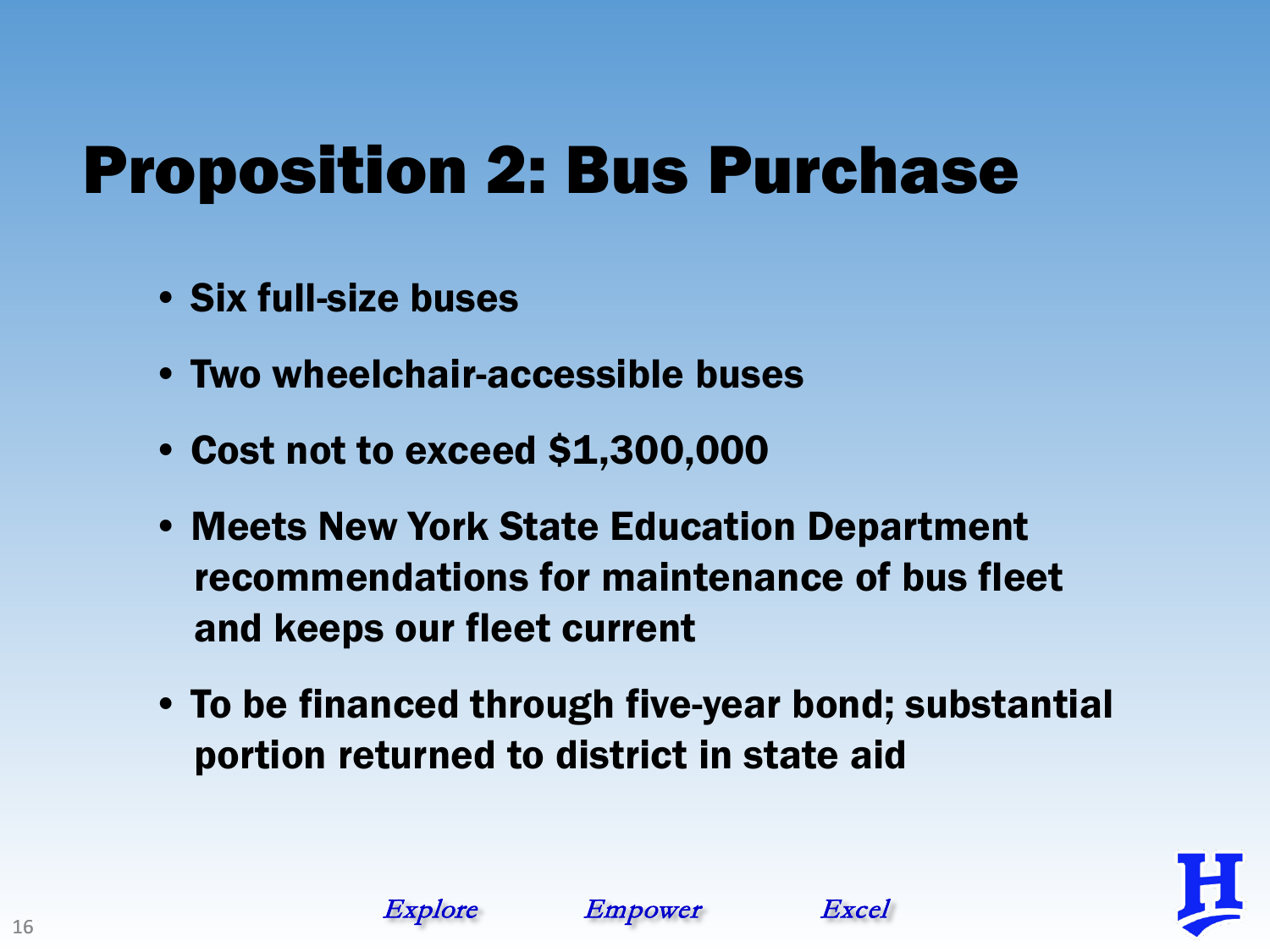#### 2020-21 Budget Vote/ Board of Education Election

#### Proposition No. 1 – Adoption of the 2020-21 Budget

SHALL the proposed budget of the Horseheads Central School District for 2020- 2021 be approved in accordance with Section 2022 of the Education Law and that the balance of said budget after applying public monies thereto, be raised by a tax upon the taxable property of said district?

#### Proposition No. 2 – Purchase of Buses

SHALL the Board of Education of the Horseheads Central School District be authorized to: (1) acquire six (6) full-size school buses and two (2) wheelchairaccessible buses, at a maximum aggregate cost of \$1,300,000; (2) expend such sum for such purpose; (3) levy the necessary tax therefore, to be levied and collected in annual installments in such years and in such amounts as may be determined by the Board of Education taking into account state aid; and (4) in anticipation of the collection of such tax, issue bonds and notes of the District at one time or from time to time in the principal amount not to exceed \$1,300,000, and levy a tax to pay the interest on said obligations when due?

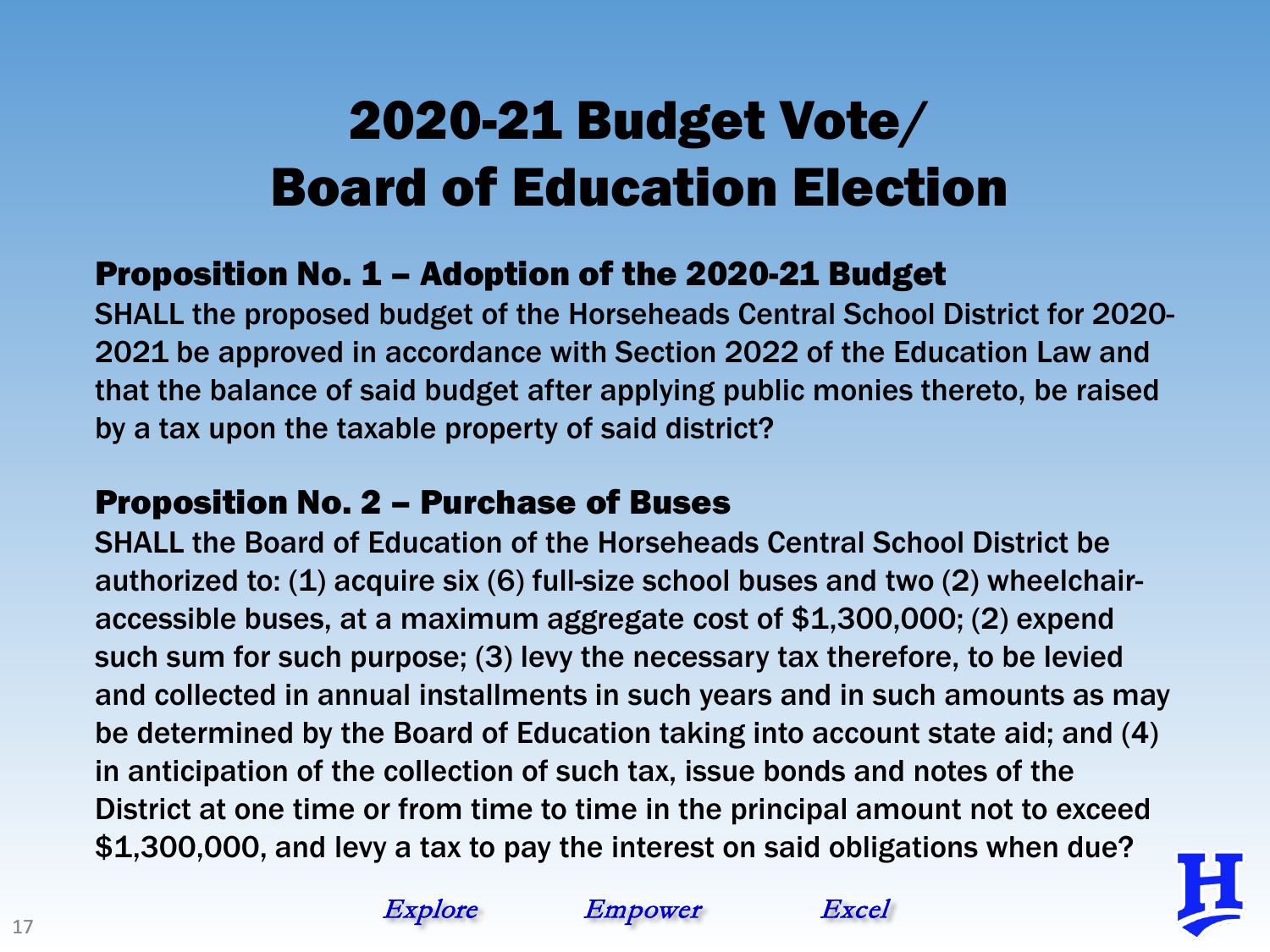#### 2020-21 Budget Vote/ Board of Education Election

#### Members of the Board of Education

Vote for up to FOUR (4) names, or write in the name(s) of someone else you would like on the school board. The top three vote-getters will earn the three-year terms, and the fourth will fill a one-year unexpired term, open due to the resignation of tyler pribulick. The governor's executive order states that candiates will be listed on the ballot in alphabetical order:

#### Candidates:

- **Tom Casey** \_\_\_\_ Warren Conklin \_\_\_\_ Brian Lynch
	- \_\_\_\_ Najeeb Rehman



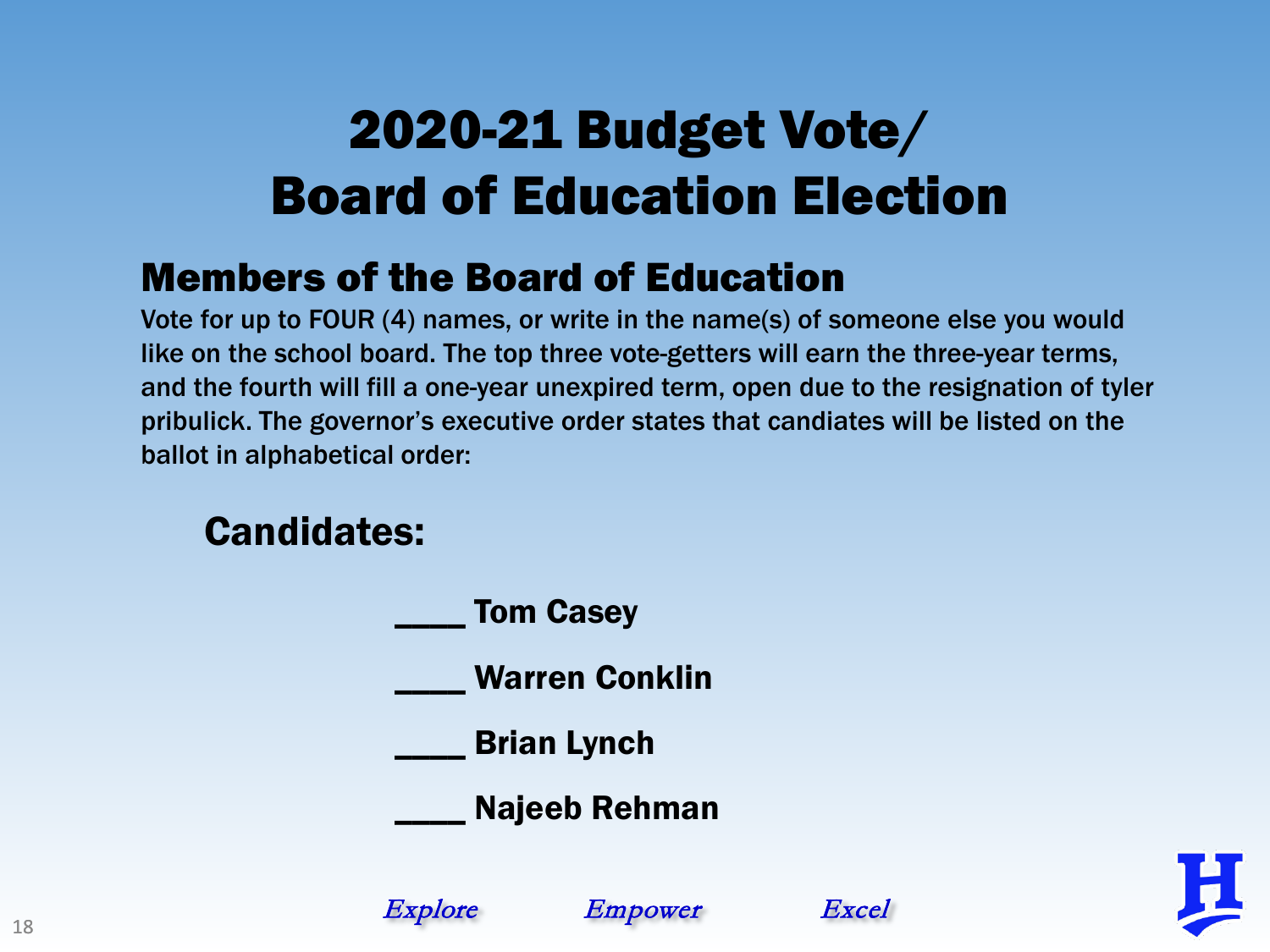## 2020-21 School Budget Vote

- Due to COVID-19 pandemic, Budget Vote/Board of Education Election to be held by absentee ballot per Governor's order
- District mailed required postcard to all residents with information on how to vote via absentee ballot
- Company contracted to print and mail ballots was unable to do so and notified district late Friday; district had to come up with an alternate plan quickly
- Ballots to be hand-delivered Wednesday to those who voted in 2019; others completed absentee application and were mailed ballots today
- If any resident needs an absentee ballot, they can contact the district for the application process – 739-5601, x4260
- Completed absentee ballots must be at office of District Clerk (143 Hibbard Rd, Horseheads) by 5pm on June 9



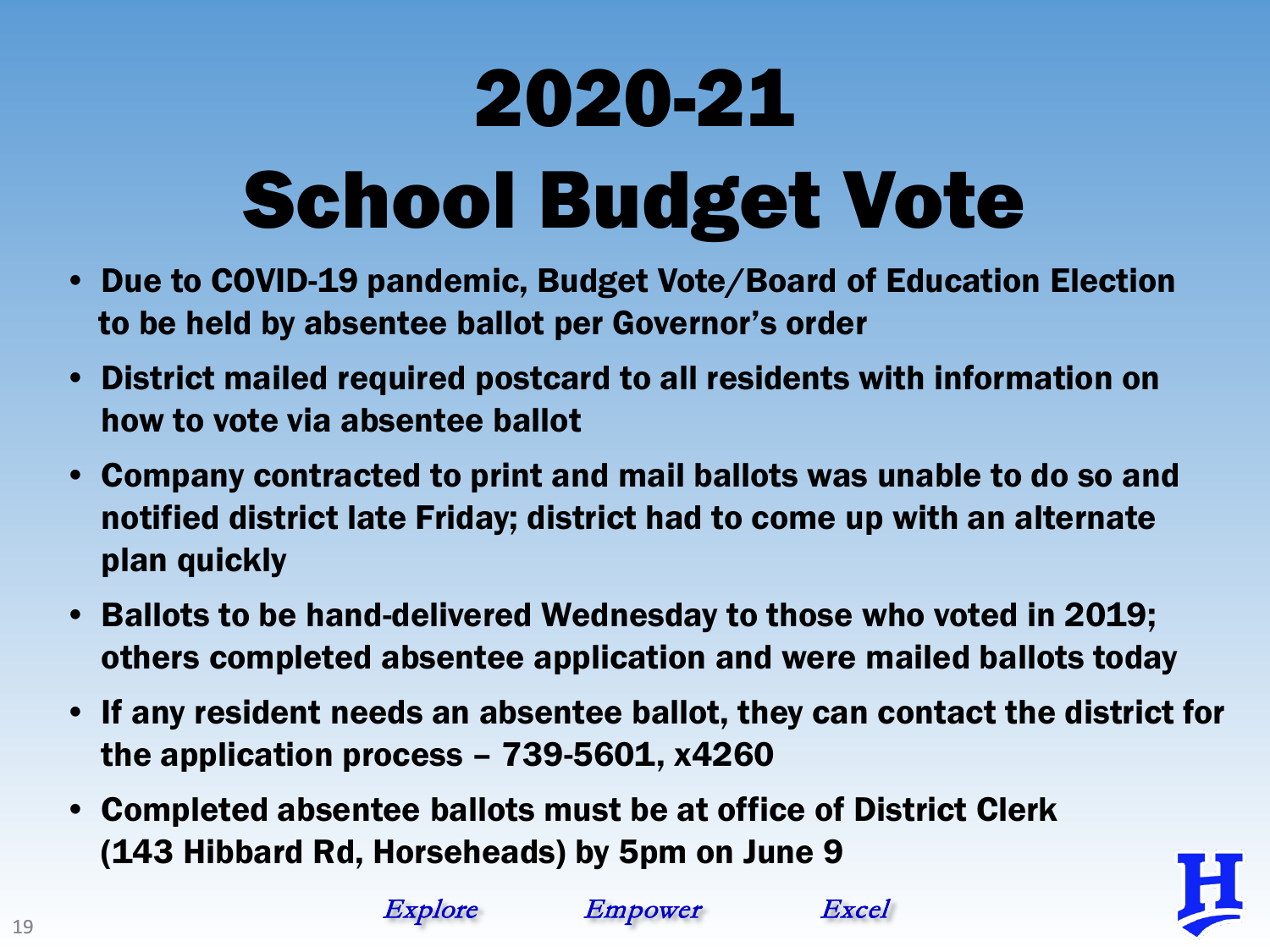

Dr. Thomas J. Douglas Superintendent 143 Hibbard Road . Horseheads, NY 14845 (607) 739-5601, x4201 · Fax (607) 795-2405 www.horseheadsdistrict.com

June 1, 2020

Dear Horseheads Central School District Resident:

Due to the unprecedented global situation regarding COVID-19, the Governor has issued an executive order requiring the 2020 School Budget Vote and Board Election be held by absentee ballot only. We understand that there is little time to complete this process prior to the June 9 deadline, and we would like to provide you with some explanation and instructions on making your vote count.

The district had contracted with an outside company to print and mail our absentee ballots. This company informed us on Friday, May 29 that they were unable to obtain adequate supplies to complete our ballots. As a result, we had to find another supplier and printer to assist us in this process. Because of this late notice from the company, we are expediting the printing and preparation of the ballot packets and are handdelivering them to those who voted in 2019. We are doing all we can to ensure that ballots get to qualified voters in time to vote. If you or someone you know did not vote in the 2019 vote, is qualified to vote, and would like to vote this year, please contact Terri Clark at 739-5601 extension 4260 as soon as possible.

You may mail your ballot in the provided postage-paid envelope or you may deliver your ballot to the District Clerk by dropping your ballot at the district office located at 143 Hibbard Road (off Daniel Zenker Drive), Horseheads. Ballots must be received by 5pm on June 9 in order to be counted. We ask that you be aware of the date and choose your method of return accordingly to ensure that your ballot gets to us by 5pm on June 9. We are happy to help in any way to ensure your ballot is received on time.

We want to assure you that your ballot is confidential, even though you must write your name and address on the oath envelope. This is required by election law. Please be assured that the election inspector will open the ballot, slide the ballot out of the envelope, and separate it from the envelope prior to any counting. Ballots will be separate from envelopes before any counting of ballots has begun to ensure your confidentiality.

When completing your ballot, please make sure the intent of your vote is clear. Be sure to fill out and sign the oath envelope. This will ensure that your vote counts.

If you have any questions, please contact Terri Clark at (607) 739-5601 extension 4260.

Thank you for voting.

Sincerely.

Dr. Thomas J. Douglas Superintendent of Schools